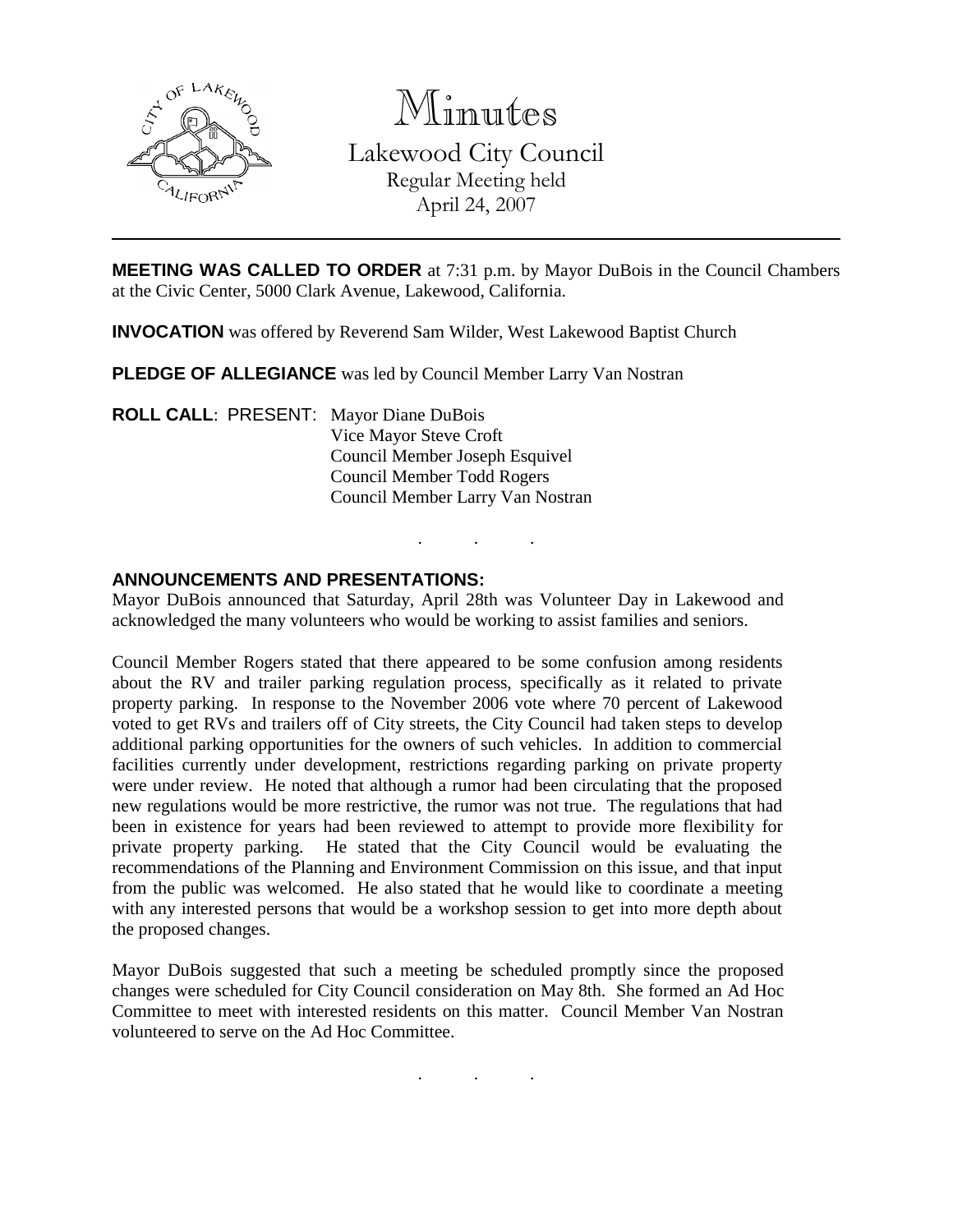## **ROUTINE ITEMS:**

COUNCIL MEMBER ESQUIVEL MOVED AND VICE MAYOR CROFT SECONDED TO APPROVE ROUTINE ITEMS 1 THROUGH 9.

- \*RI-1 Approval of Minutes of the Meeting held April 10, 2007 (see page 9)
- RI-2 Approval of Personnel Transactions
- RI-3 Approval of Registers of Demands
- RI-4 Approval of Meeting Reports and Authorizations Pursuant to AB1234
- RI-5 Approval of Lease of Water Rights to South Montebello Irrigation District
- RI-6 Approval of Agreement with ACS State & Local Solutions, Inc. for Information Technology Services
- RI-7 Approval of Monthly Report of Investment Transactions
- RI-8 Approval of Quarterly Schedule of Investments
- RI-9 Approval of Security and Camera Systems

UPON ROLL CALL VOTE, THE MOTION WAS APPROVED:

AYES: COUNCIL MEMBERS: Van Nostran, Esquivel, Croft, Rogers and DuBois NAYS: COUNCIL MEMBERS: None

**1.1 • AWARD OF BID FOR PURCHASING BID NO. 01-07, KIP STARPRINT 3000 MODEL, COPIER/PRINTER/SCANNER**

. . .

Assistant City Manager Michael Stover gave a brief report based on the memo in the agenda and stated the City's engineering copier had ceased to function and required replacement. Bid packages had been distributed and two bids were received. It was the recommendation of staff that the City Council authorize the purchase of one KIP Starprint model 3002COL copier from Steven Enterprises in the amount of \$17,675.70, and appropriate funds from the Water Fund for the purchase.

Mayor DuBois opened the public hearing at 7:42 p.m. and called for anyone in the audience wishing to address the City Council on this matter. There was no response.

#### VICE MAYOR CROFT MOVED AND COUNCIL MEMBER ROGERS SECONDED TO APPROVE THE RECOMMENDATION OF STAFF.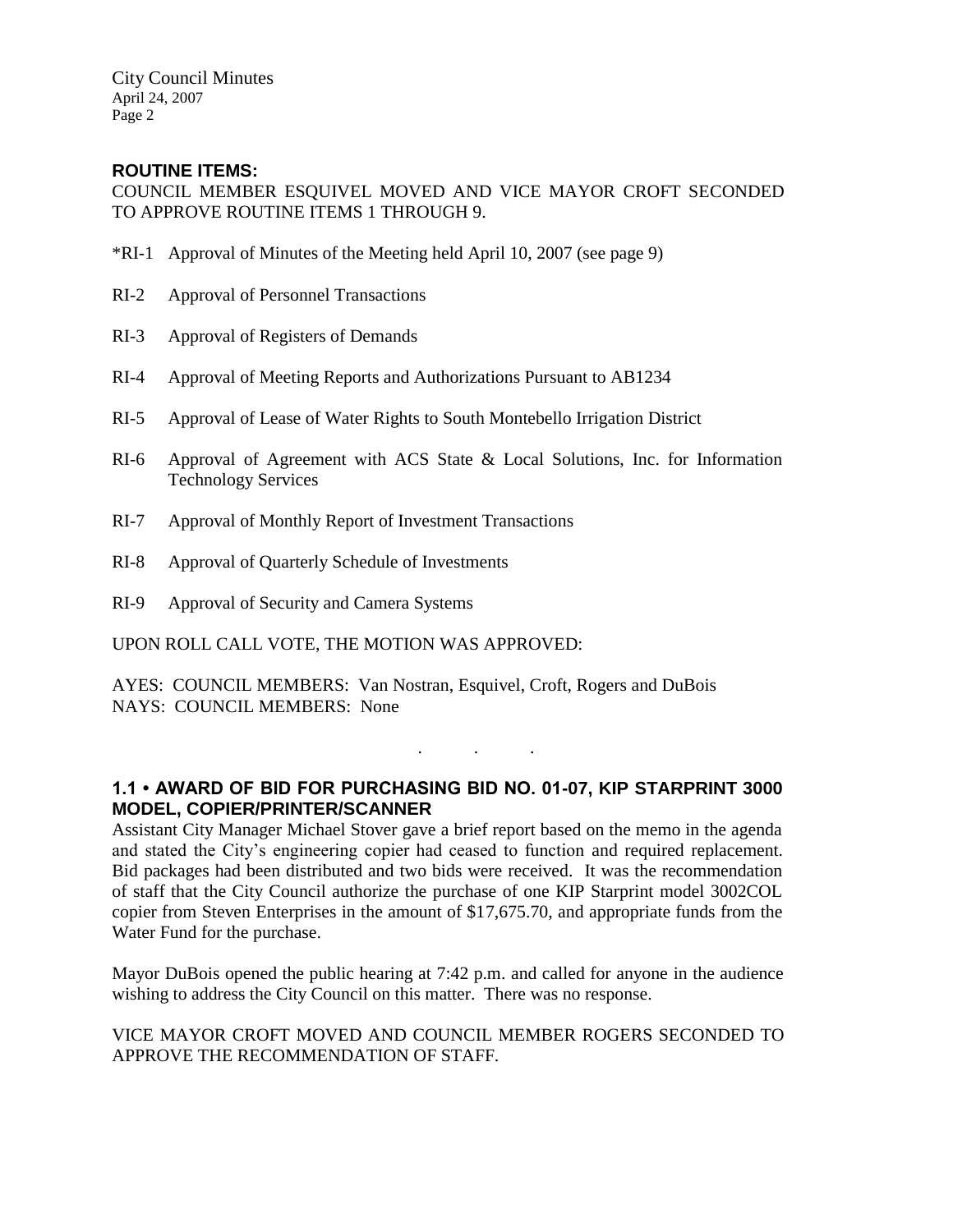#### **1.1 • AWARD OF BID FOR PURCHASING BID NO. 01-7, KIP STARPRINT 3000 MODEL, COPIER/PRINTER/SCANNER** - Continued UPON ROLL CALL VOTE, THE MOTION WAS APPROVED:

AYES: COUNCIL MEMBERS: Van Nostran, Esquivel, Croft, Rogers and DuBois NAYS: COUNCIL MEMBERS: None

## **1.2 • PRECISE PLAN OF DEVELOPMENT FOR 11124 E. DEL AMO BOULEVARD**

. . .

Community Development Director Jack Gonsalves displayed slides and made a presentation based on the memo in the agenda. He reported that in August of 2006, the City Council had approved a General Plan Amendment and Zone Change for the property located adjacent to the southeast corner of Del Amo Boulevard and Studebaker Road. A vesting Tentative Tract Map and Mitigated Negative Declaration were approved at the same time. Lakewood Estates LLC was requesting approval of a Precise Plan for a proposed 27-unit, single family detached residential development. He reviewed changes to the plans based on a previous community meeting which included converting the top two and a half feet of the boundary wall from blocks to wrought iron. It was the recommendation of the Planning and Environment Commission that the City Council, following a public hearing, adopt the Precise Plan for that property located at 11124 Del Amo Boulevard.

ORDINANCE NO. 2007-2; AN ORDINANCE OF THE CITY COUNCIL OF THE CITY OF LAKEWOOD AMENDING ORDINANCE NO. 2006-8 INCORPORATING THE PRECISE PLAN INTO THE PD-SF (SINGLE FAMILY DWELLING UNIT PLANNED DEVELOPMENT) ZONING FOR THAT PROPERTY LOCATED AT 11124 DEL AMO BOULEVARD, DESIGNATED ADOPTION OF PRECISE PLAN FOR ZONE CHANGE CASE NO. 110

City Attorney Steve Skolnik advised that there were a number of people signed up to speak regarding the height of the boundary wall which had already been approved by prior action of the Planning and Environment Commission and the City Council.

Vice Mayor Croft determined from Mr. Gonsalves that another outcome of the meeting with residents and one of the conditions of the landscaping plans was for the use of larger, mature plants in the planter along the boundary wall.

Mayor DuBois opened the public hearing at 8:01 p.m. and called for anyone in the audience wishing to address the City Council on this matter.

Frank Arciero, Jr., representing Lakewood Estates LLC, stated he was a partner in the development of the property and that he was present, along with the civil engineer for the project, to answer any questions about the development.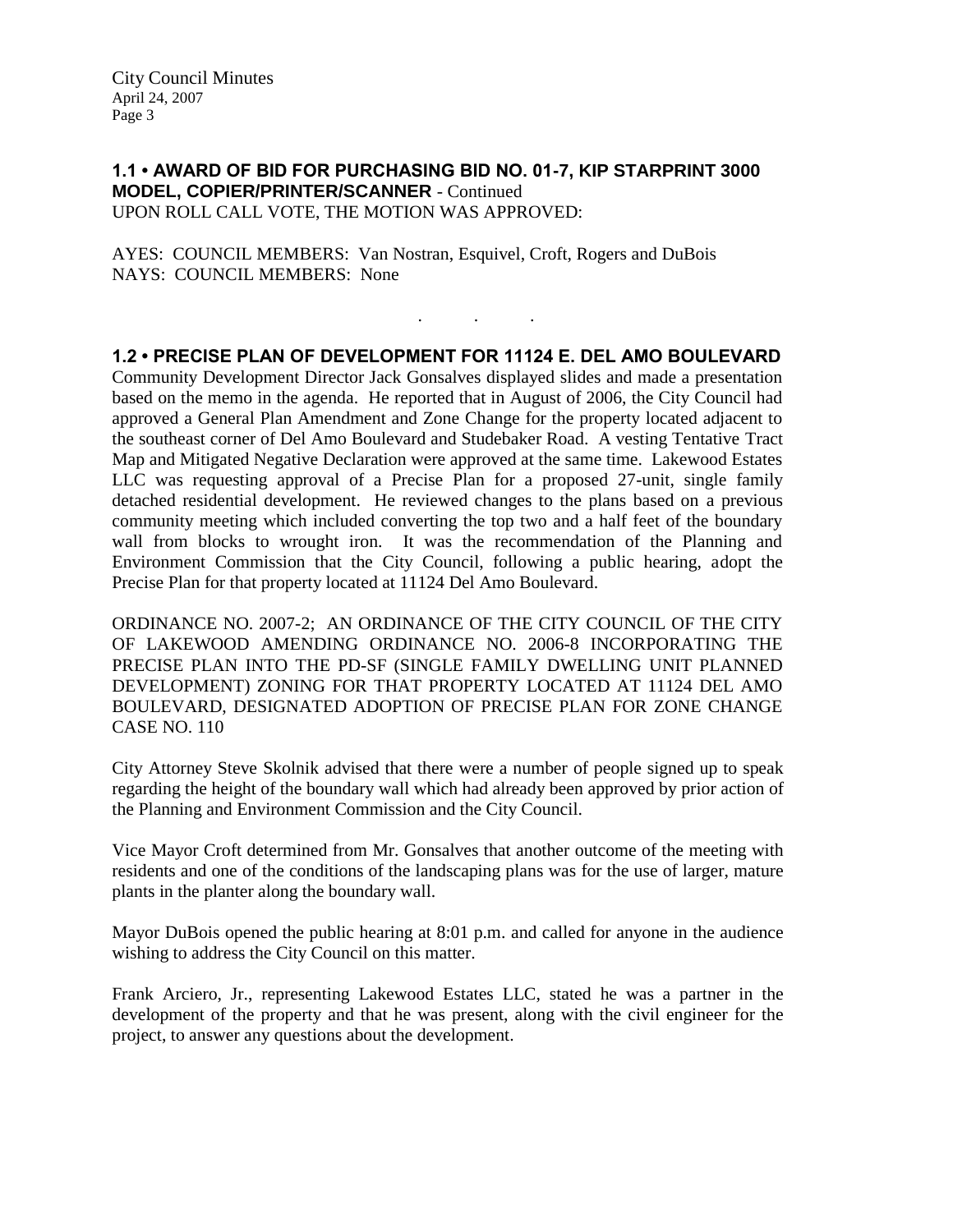## **1.2 • PRECISE PLAN FOR 11124 E. DEL AMO BOULEVARD** - Continued

Kevin Busch, Florence Tancraitor, Dorothy Nicklas, Tony Lopez, Tom Nigro, Gene Routh, Jr., Frank Simon, Reginald Erie, Charles Halper and Andrew Mayorga addressed the City Council regarding the project. The concerns raised included replacement of an existing boundary wall; the height of the boundary wall along Longworth Avenue; the grade differential; notification of the public hearing; and traffic impacts.

Mr. Arciero offered assurance that the height of the boundary wall would not exceed the 12'4" shown on the plans as that was what the wall footings had been designed to support. He stated that the grading of the site was based on County of Los Angeles requirements related to site drainage, noting that since prior to development two-thirds of the site drained toward Studebaker Road, the finished project must run off to the same directions, at the same ratio. He also stated that access to the development would only be from Studebaker Road, and that a traffic study had been completed when the project was initiated a year and a half ago, which had found no negative impacts.

Council Member Rogers inquired if there had been an attempt to meet with residents from the adjacent neighborhood about the project. Mr. Arciero stated that they had retained someone to go out into the neighborhood to interview residents about the project. Mr. Arciero also stated that although he could understand the residents concerns about the height of the boundary wall, it was directly tied to the site grading which could not be changed as it was mandated by the County.

Mayor DuBois encouraged Mr. Busch to speak directly to Mr. Arciero after the meeting about the existing boundary wall.

Responding to questions from Vice Mayor Croft, Mr. Gonsalves advised that the rear yard setbacks for the houses bordering the Longworth Avenue side of the property would be 17'3" except for one lot whose 6' side yard bordered on the Longworth Avenue side. Mr. Gonsalves noted that setbacks were generally at issue only when adjacent to the rear yards of neighboring properties and that in this case, it was across a street from the front yards of neighboring properties.

At the request of Council Member Rogers, the City Attorney advised that should the City Council wish to not approve the Precise Plan as submitted, such denial would have to be based on the merits of the Plan itself and that another legal option would be to continue the matter until neighborhood residents were able to express their concerns.

Vice Mayor Croft suggested postponing approval of the Precise Plan until the next City Council meeting in order to allow time for a community meeting on the project.

COUNCIL MEMBER ROGERS MOVED AND VICE MAYOR CROFT SECONDED TO TABLE APPROVAL OF THE PRECISE PLAN FOR LAKEWOOD ESTATES LLC.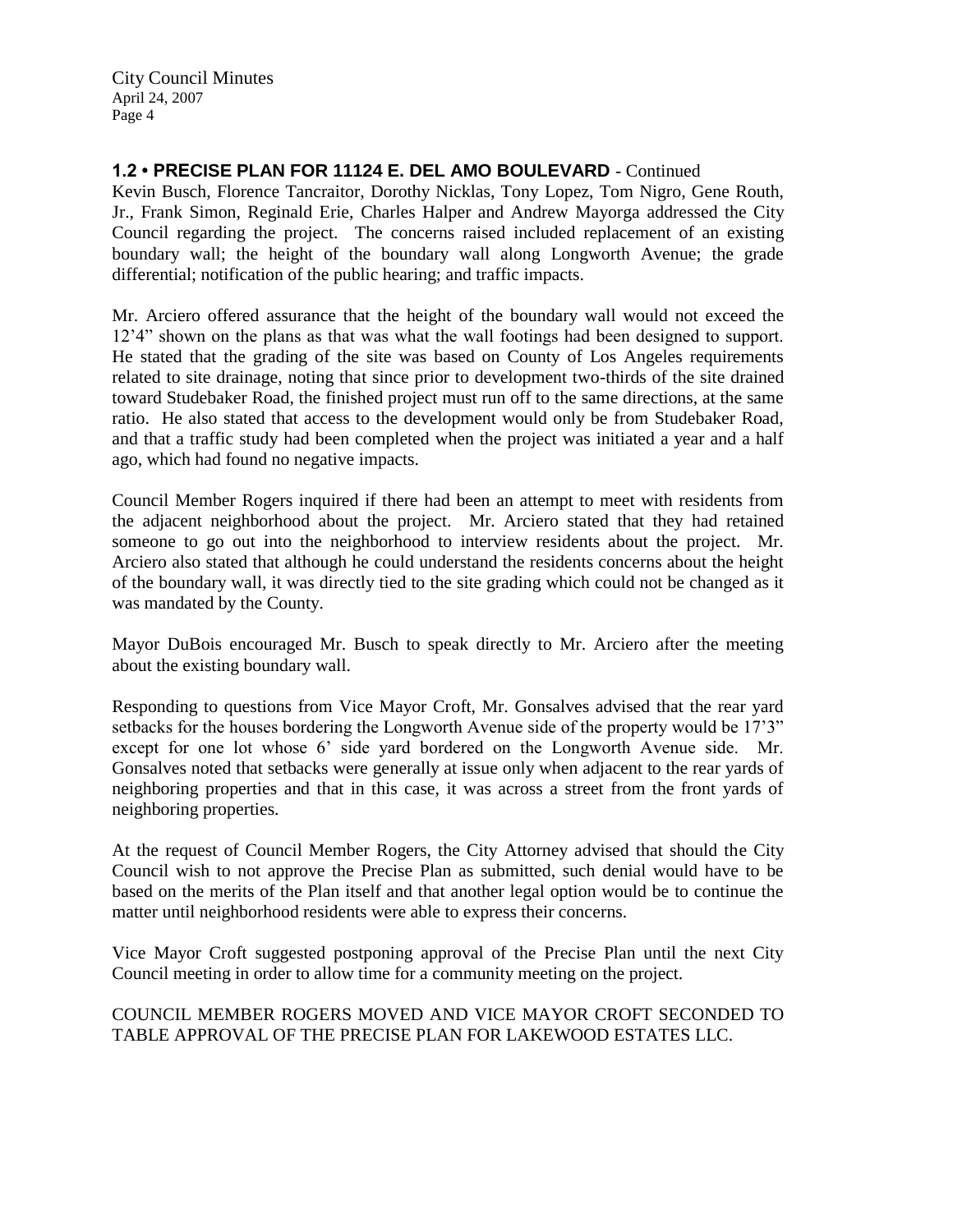## **1.2 • PRECISE PLAN FOR 11124 E. DEL AMO BOULEVARD** - Continued

Vice Mayor Croft inquired whether public notice would be required before the matter could be brought back to the City Council. The City Attorney responded by stating that notice would not be required as the public hearing portion of the item had been completed.

Council Member Rogers stated that he would like to have the item brought back to the City Council in such a manner that all interested parties would have the opportunity to be present.

COUNCIL MEMBER ROGERS AMENDED HIS MOTION TO INCLUDE AN INSTRUCTION TO STAFF TO WORK OUT A PROTOCOL FOR NOTIFICATION OF THE NEIGHBORHOOD WHEN THE ITEM IS NEXT CONSIDERED BY THE CITY COUNCIL. UPON ROLL CALL VOTE, THE MOTION WAS APPROVED:

AYES: COUNCIL MEMBERS: Van Nostran, Esquivel, Croft, Rogers and DuBois NAYS: COUNCIL MEMBERS: None

Mayor DuBois instructed staff to set up a meeting between the project developer and the area residents.

At 9:03 p.m., Mayor DuBois called for a brief recess. At 9:08 p.m. the meeting was reconvened with all members of the City Council present.

. . .

. . .

## **1.3 • AMENDMENTS TO PERMIT FEES UNDER THE BUILDING, PLUMBING, ELECTRICAL AND MECHANICAL CODES**

The Director of Community Development gave a brief report based on the memo contained in the agenda. He stated the City contracted for building inspection and plan check services with the County of Los Angeles and that the hourly rate charged for these services had increased as of October 1, 2006 and April 1, 2007, and would be increased again in January of 2008 and 2009. Staff was recommending that to cover the increased costs, fees for all types of building related permits needed to be increased by 12.5 percent. He stressed that even with the increase, Lakewood would have lower permit fees than adjacent communities and the County. It was the recommendation of staff that the City Council adopt the proposed resolution amending fees for building, plan check, electrical, plumbing, mechanical, grading and other miscellaneous permits.

RESOLUTION NO. 2007-11; A RESOLUTION OF THE CITY COUNCIL OF THE CITY OF LAKEWOOD ADOPTING AMENDMENTS TO PERMIT FEES UNDER THE UNIFORM BUILDING, PLUMBING, ELECTRICAL AND MECHANICAL CODES AND SCHEDULING A HEARING ON THE ADOPTION OF SAID RESOLUTION BEFORE THE CITY COUNCIL IN THE LAKEWOOD COUNCIL CHAMBERS AT 5000 CLARK AVENUE, LAKEWOOD, CALIFORNIA, AT 7:30 P.M. ON APRIL 24, 2007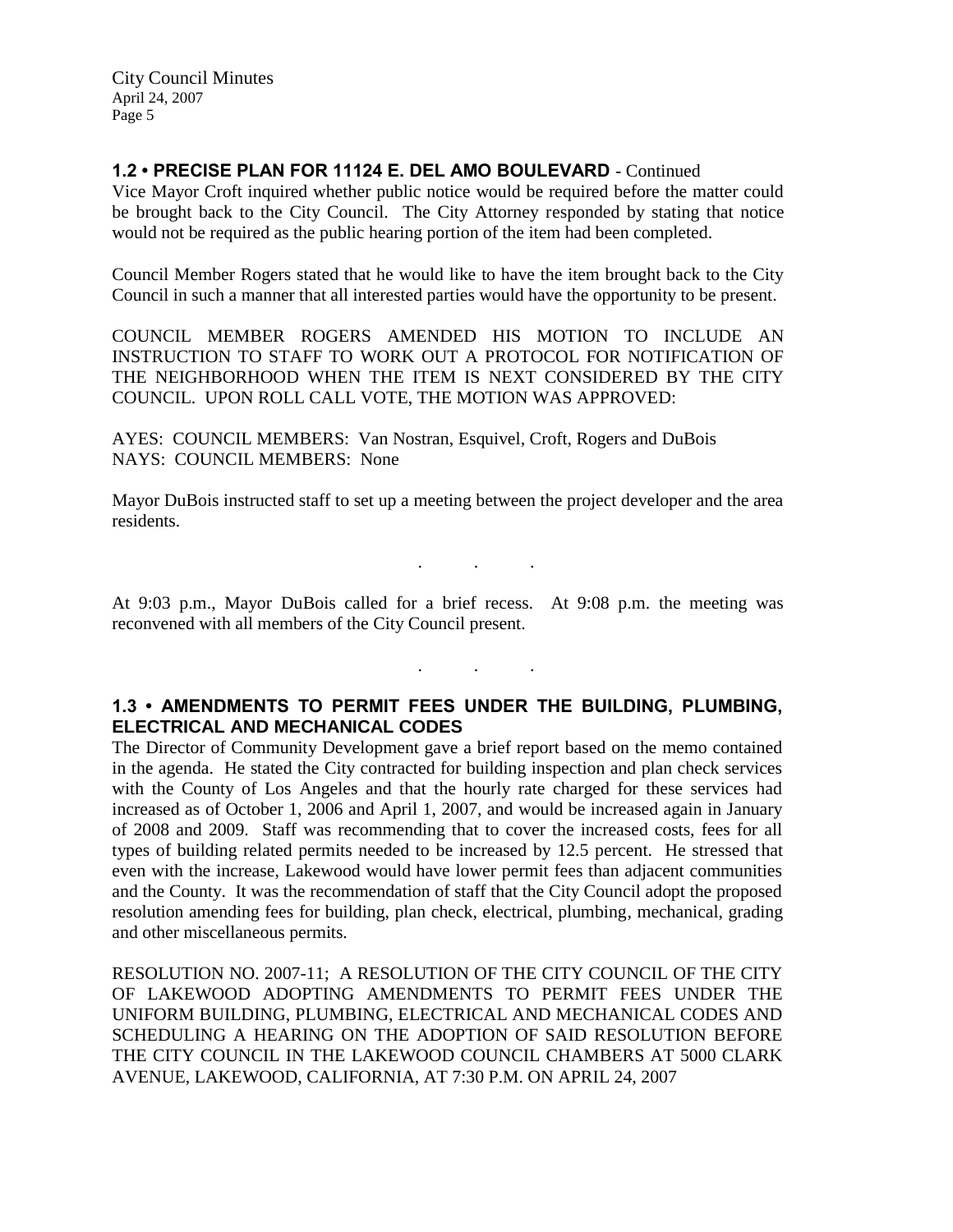## **1.3 • AMENDMENTS TO PERMIT FEES UNDER THE BUILDING, PLUMBING, ELECTRICAL AND MECHANICAL CODES** – Continued

Mayor DuBois confirmed from Mr. Gonsalves that this would not increase revenue for the City, but was merely a pass through of the rates actually being charged by the County to cover the cost for the services provided.

Mayor DuBois opened the public hearing at 9:11 p.m. and called for anyone in the audience wishing to address the City Council on this matter. There was no response.

COUNCIL MEMBER VAN NOSTRAN MOVED AND COUNCIL MEMBER ESQUIVEL SECONDED TO ADOPT RESOLUTION NO. 2007-11. UPON ROLL CALL VOTE, THE MOTION WAS APPROVED:

. . .

AYES: COUNCIL MEMBERS: Van Nostran, Esquivel, Croft, Rogers and DuBois NAYS: COUNCIL MEMBERS: None

# **2.1 • APPOINTMENTS TO CITY COMMISSIONS**

Mayor DuBois called for appointments to the City's commissions.

COMMUNITY SAFETY COMMISSION Ben Maleki by Vice Mayor Croft Herb Axup by Mayor DuBois Lynda Carter by Council Member Esquivel Bill Baca by Council Member Rogers Chuck Haynes by Council Member Van Nostran

## PLANNING AND ENVIRONMENT COMMISSION

Jan McKinnon by Vice Mayor Croft Joy Janes by Mayor DuBois Ron Wade by Council Member Esquivel Vicki Stuckey by Council Member Rogers Sean Piazza by Council Member Van Nostran

RECREATION AND COMMUNITY SERVICES COMMISSION Ben Delarosa by Vice Mayor Croft Kirk Real by Mayor DuBois Jeff Wood by Council Member Esquivel Steve Richard by Council Member Rogers Nancy Piazza by Council Member Van Nostran

#### RESOLUTION NO. 2007-12; A RESOLUTION OF THE CITY COUNCIL OF THE CITY OF LAKEWOOD APPOINTING MEMBERS OF THE VARIOUS COMMISSIONS OF THE CITY OF LAKEWOOD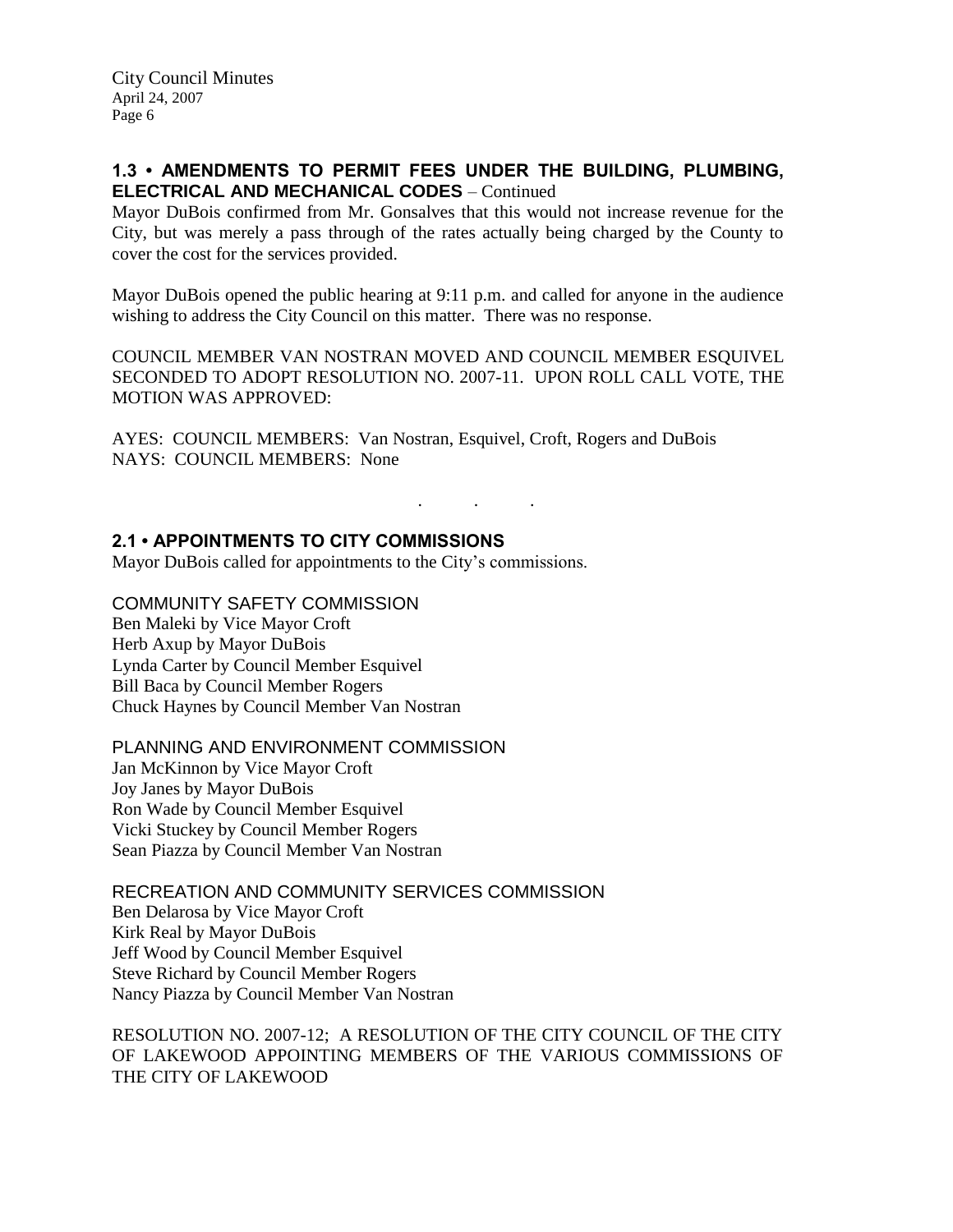#### **2.1 • APPOINTMENTS TO CITY COMMISSIONS** - Continued

COUNCIL MEMBER ROGERS MOVED AND COUNCIL MEMBER VAN NOSTRAN SECONDED TO ADOPT RESOLUTION NO. 2007-12 WITH THE NAMES AS RELATED. UPON ROLL CALL VOTE, THE MOTION WAS APPROVED:

AYES: COUNCIL MEMBERS: Van Nostran, Esquivel, Croft, Rogers and DuBois NAYS: COUNCIL MEMBERS: None

## **3.1 • AGREEMENT FOR OPERATIONAL ASSISTANCE WITH THE GREATER LONG BEACH CHAPTER OF THE AMERICAN RED CROSS**

. . .

Director of Recreation and Community Services Lisa Litzinger made a presentation based on the memo contained in the agenda and stated the American Red Cross was available to provide disaster relief services for Lakewood. The proposed mutual aid agreement was specific to Lakewood facilities and would improve the coordination of relief services between the City and the Red Cross. It was the recommendation of staff that the City Council authorize an agreement with the Greater Long Beach Chapter of the American Red Cross for operational assistance with mass care shelters.

COUNCIL MEMBER VAN NOSTRAN MOVED AND COUNCIL MEMBER ESQUIVEL SECONDED TO APPROVE STAFF'S RECOMMENDATION. UPON ROLL CALL VOTE, THE MOTION WAS APPROVED:

AYES: COUNCIL MEMBERS: Van Nostran, Esquivel, Croft, Rogers and DuBois NAYS: COUNCIL MEMBERS: None

#### **3.2 • MEMORANDUM OF UNDERSTANDING WITH EMERGENCY ANIMAL RESCUE SERVICES (EARS)**

. . .

The Director of Recreation and Community Services gave a brief report based on the memo contained in the agenda by stating that since Red Cross shelters did not allow animals, an agreement was proposed with United Animal Nations for Emergency Animal Rescue Services (EARS). The service would provide care for displaced animals in the event of a disaster. It was the recommendation of staff that the City Council authorize an agreement with United Animal Nations for operational assistance with the care of household pets and service animals during an emergency event.

Ms. Litzinger introduced Norma Rodriguez, the Southern California State Coordinator for the EARS program. Ms. Rodriguez advised that the headquarters for United Animal Nations was located in Sacramento.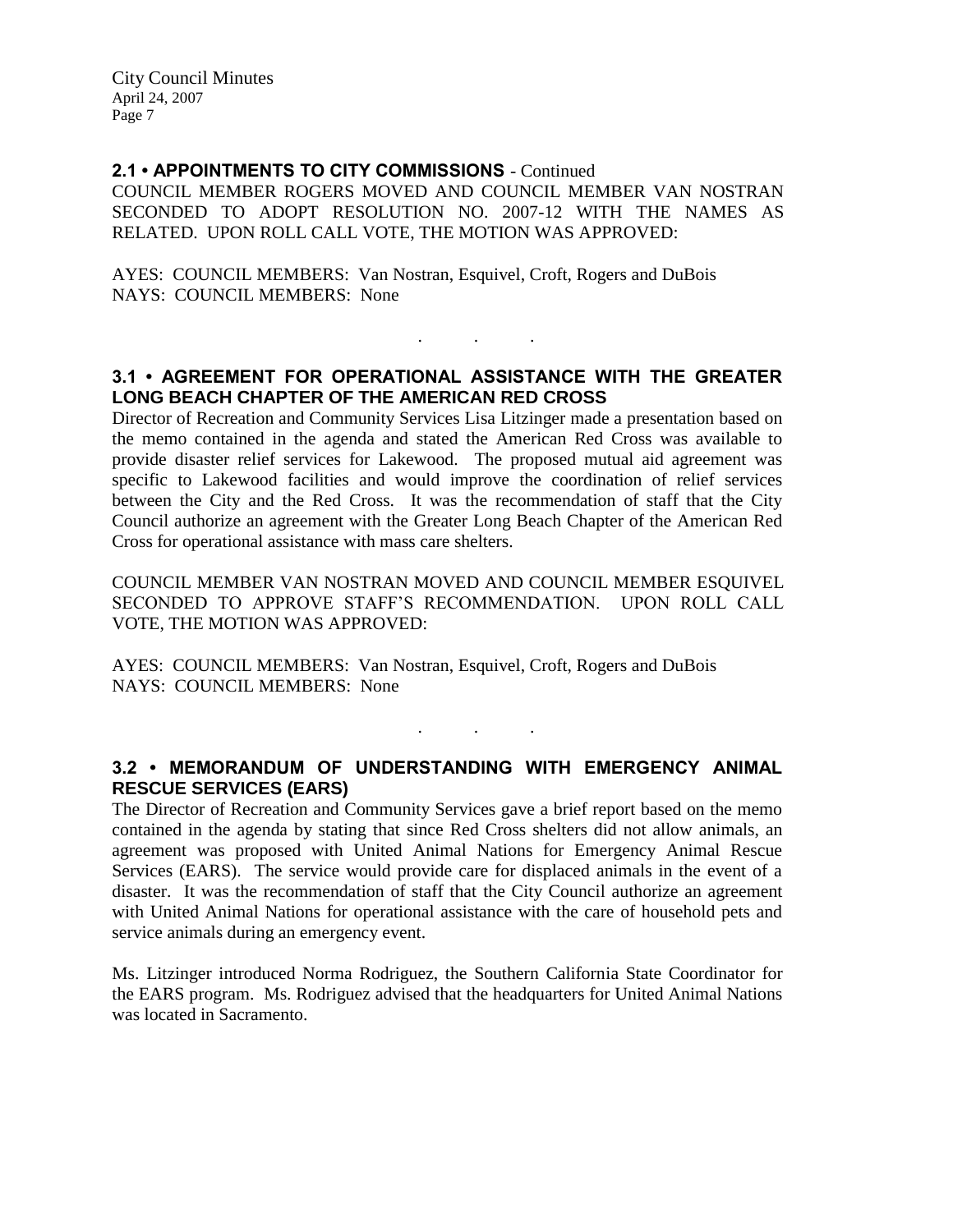#### **3.2 • MEMORANDUM OF UNDERSTANDING WITH EMERGENCY ANIMAL RESCUE SERVICES (EARS)** - Continued

Responding to a question from Council Member Van Nostran, Ms. Litzinger stated that the EARS staff would only respond at the request of the City and would work to establish shelter locations for pets adjacent to mass care shelters so that pet owners could be near their animals.

COUNCIL MEMER VAN NOSTRAN MOVED AND COUNCIL MEMBER ESQUIVEL SECONDED TO APPROVE STAFF'S RECOMMENDATION. UPON ROLL CALL VOTE, THE MOTION WAS APPROVED:

AYES: COUNCIL MEMBERS: Van Nostran, Esquivel, Croft, Rogers and DuBois NAYS: COUNCIL MEMBERS: None

# **3.3 • BLOOMFIELD AVENUE UNDERGROUND UTILITY DISTRICT PROJECT**

. . .

. . .

*[Continued from April 10, 2007]*

Mayor DuBois advised that a request had been received from the Southern California Edison Company that this item be deferred to the next regular meeting. There being no objection, it was so ordered.

## **3.4 • 2006 GENERAL PLAN ANNUAL REPORT**

The Director of Community Development referenced the memo contained in the agenda and stated that in accordance with State law, the City was required to provide an annual report on the status of the General Plan. The annual report had been reviewed and found appropriate by the Planning and Environment Commission at its April meeting. It was the recommendation of the Planning and Environment Commission that the City Council receive and file the 2006 General Plan Annual Report and direct staff to submit the report to the Governor's Office of Planning and Research and to the State Department of Housing and Community Development.

COUNCIL MEMBER VAN NOSTRAN MOVED AND COUNCIL MEMBER ESQUIVEL SECONDED TO APPROVE THE COMMISSION'S RECOMMENDATION. UPON ROLL CALL VOTE, THE MOTION WAS APPROVED:

AYES: COUNCIL MEMBERS: Van Nostran, Esquivel, Croft, Rogers and DuBois NAYS: COUNCIL MEMBERS: None

. . .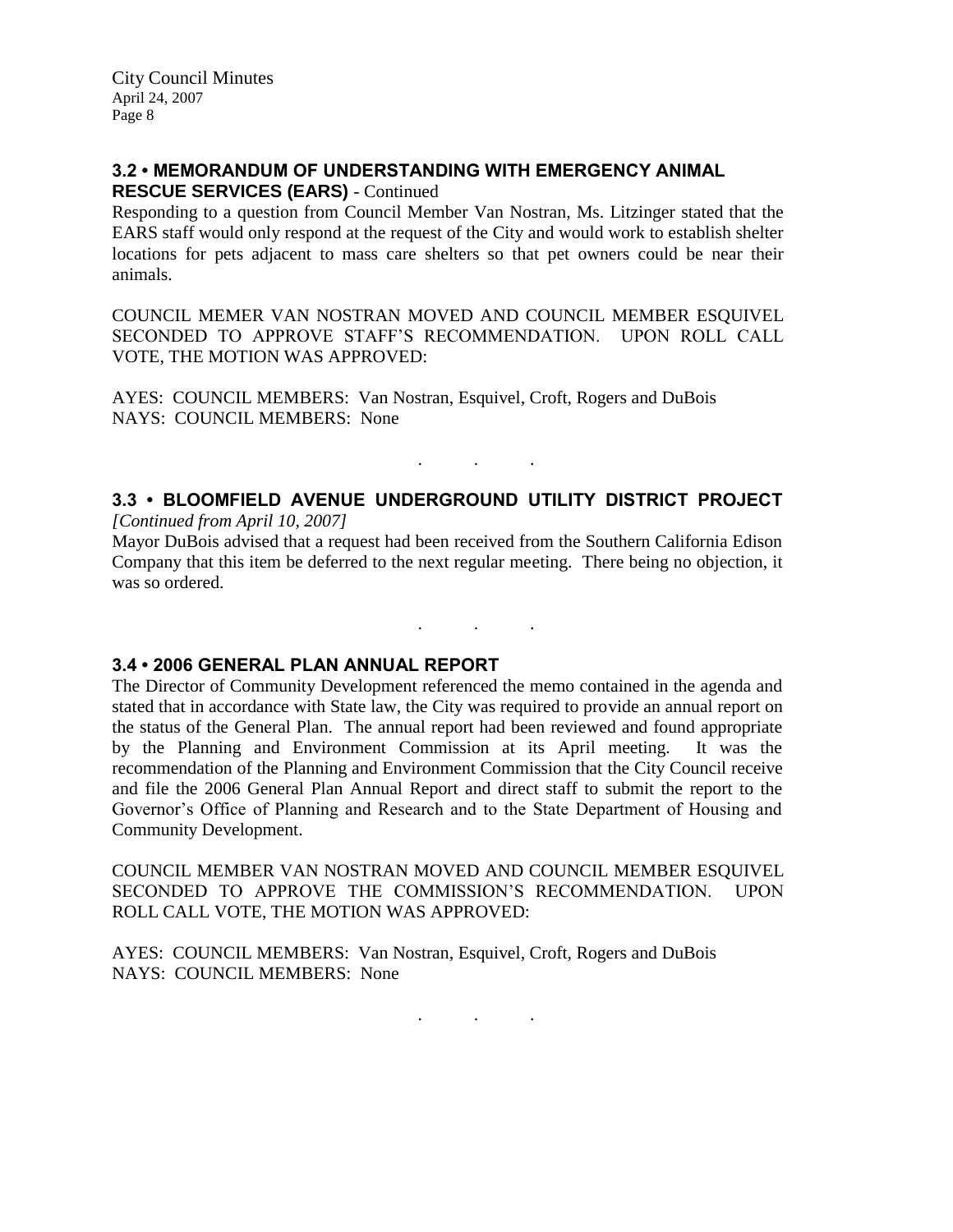#### **3.5 • TELEPHONE SYSTEM UPGRADE PROJECT**

Public Works Director Lisa Rapp made a presentation based on the memo in the agenda by reporting that the City's telephone and voice mail system, originally purchased in 1993, was in need of an upgrade. She noted that after the upgrade, the system would have greater flexibility and features not presently available, such as 911 caller ID. She emphasized that as the first line of communications with residents, it was vital that the telephone system remain functional. It was the recommendation of staff that the City Council approve a purchase order with Standard Tel for the upgrade of the telephone and voicemail systems in the amount of \$89,716, authorize staff to approve a cumulative total of change orders not to exceed \$5,000, and to appropriate \$95,000 from the General Fund for the project.

COUNCIL MEMBER ESQUIVEL MOVED AND COUNCIL MEMBER VAN NOSTRAN SECONDED TO APPROVE STAFF'S RECOMMENDATIONS. UPON ROLL CALL VOTE, THE MOTION WAS APPROVED:

AYES: COUNCIL MEMBERS: Van Nostran, Esquivel, Croft, Rogers and DuBois NAYS: COUNCIL MEMBERS: None

\*Council Member Esquivel requested that the record be amended to reflect an abstention vote on the approval of the City Council minutes of April 10, 2007, as he was not in attendance at that meeting.

. . .

RI-1 Approval of Minutes of the Meeting held April 10, 2007

UPON ROLL CALL VOTE, THE MOTION WAS APPROVED:

AYES: COUNCIL MEMBERS: Van Nostran, Croft, Rogers and DuBois NAYS: COUNCIL MEMBERS: None ABSTAIN: COUNCIL MEMBERS: Esquivel

At 9:30 p.m., the Regular Meeting of the City Council was recessed for the Meeting of the Lakewood Redevelopment Agency. At 9:31 p.m., the City Council Meeting was reconvened.

. . .

. . .

#### **ORAL COMMUNICATIONS:**

Nancy Small, Lester Wolford and Scott Schroyer addressed the City Council regarding on-*690* site parking for recreational vehicles and trailers.

*RV/Trailer Parking*

. . .